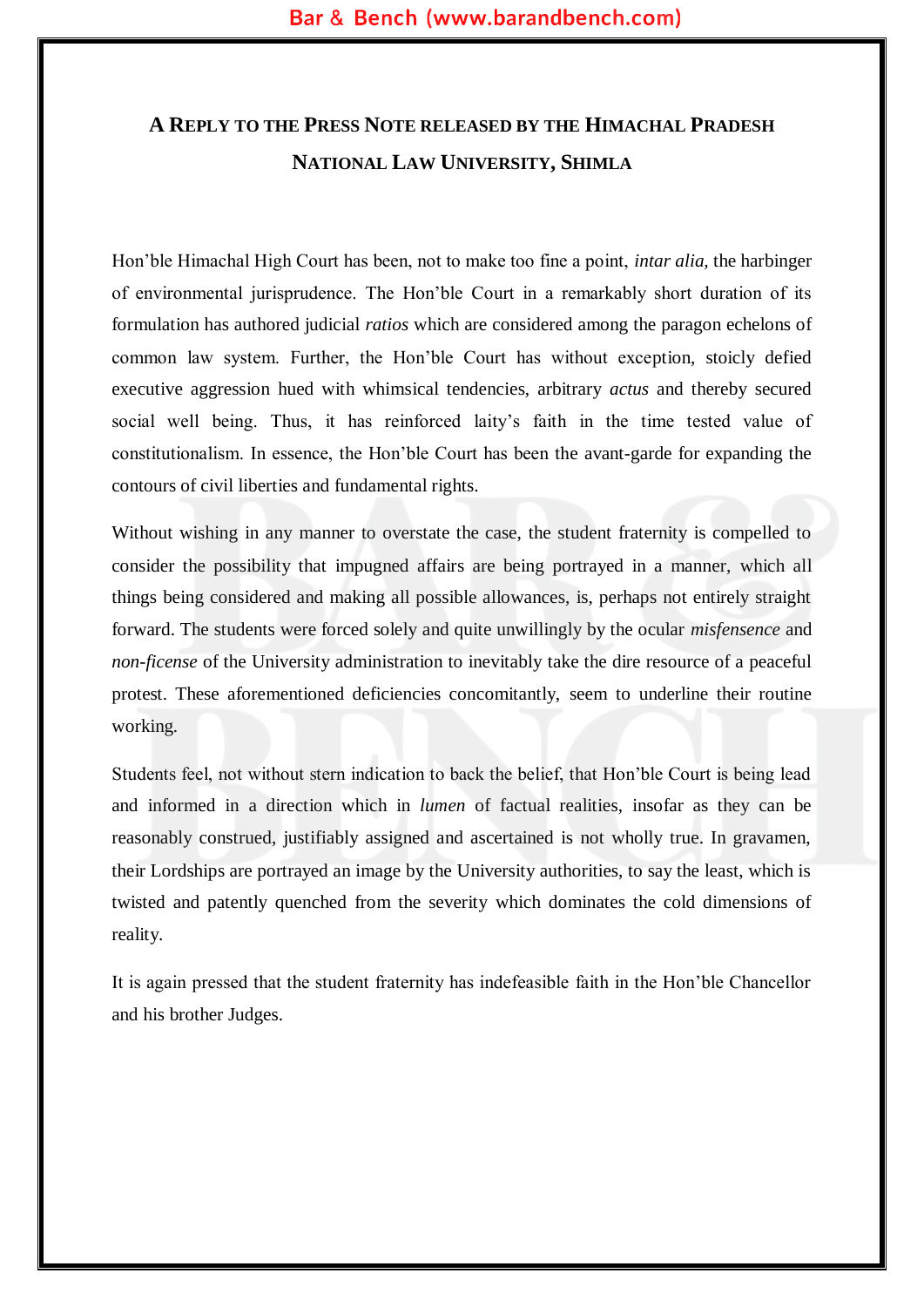The students of Himachal Pradesh National Law University commenced a peaceful protest on September  $17<sup>th</sup>$ , 2019 asserting legitimate demands concerning basic amenities<sup>1</sup>, academic reforms and administrative transparency.

The Press Note released as a response to the students' interaction with the media, *ex facie*, mentions in the initial paragraphs that the space, then provided, was insufficient for running of classes, library and other curricular activities. On a cursory reading of the above quoted excerpt, it forces one to conclude that the administration intends to state that the accommodation made available by the Hon'ble High Court of Himachal Pradesh was "insufficient". This appalling expression seems inharmonious with the acumen of judicial directions.

#### **IT IS PERTINENT TO MENTION THE FOLLOWING:**

- In the Press Note, the University Administration has also commented on the notice issued by it to the students, forcing them to vacate their hostels. In Annexture I, which is a notice signed by Registrar it was stated that the students must vacate the hostel with immediate effect, failing which strict action will be taken against the students. The anomaly in the University narrative of "wrong allegation regarding vacating of hostels" is rendered exposed by the construction of the sentence. The second line ends with the phrase "who have still not vacated". Both the expressions are mutually antagonist, destructive and cannot fairly be justified in the same breath within the semantic and logical expanses offered by English language.
- Further, locking the washrooms of the academic block was an attempt to thwart the ongoing peaceful protest. Administration had knowledge that a majority of students were present at the premise. It is not possible for them to use hostel washrooms owing to the distance of hostels from the academic block and the local terrain.
- Administration surreptitiously avoided the issue of removal of water purifiers from the academic block in the press note. Locking washrooms in the academic block could be daily routine but removing water purifiers cannot certainly be a daily routine.

<sup>1</sup>As acknowledged by the University Administration in the Press Note dated 20.09.2019.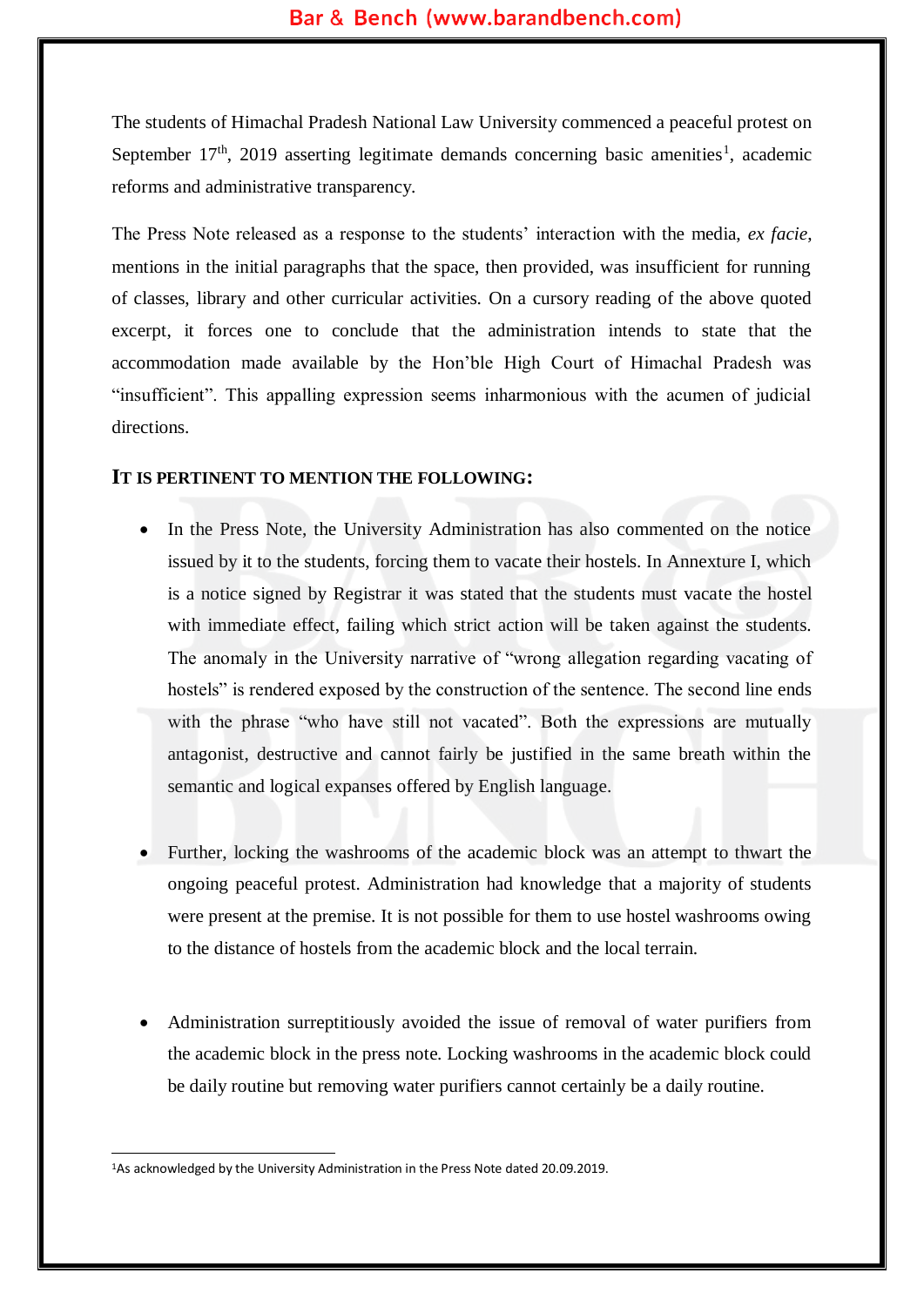- It is the usual practice of the mess contractor to serve lunch to the students at their respective hostels on non-teaching days unless otherwise directed. However, on September 19, which was a non-teaching day, Mess workers carried the lunch to the academic block due to the presence of most of the students at the premise. However, one of the members on behalf of the administration directed the mess workers not to serve lunch and attempted to seize the plates. Also, the service provider, in conversation with the students, brought to light the strict orders by the administration to not serve the food in academic block.
- The fee bifurcation was an appreciable policy adopted by the University in the prior academic sessions. The prevailing taxonomy of fee bifurcation is silent vis-a-vis the individual facilities within the head of "Facilities Fee". The same remain unjustified reservoir and is an intentional quagmire to overlook specific demands. Students are primarily concerned about the regressive step undertaken by the consolidating individual fee within the veil of ambiguity offered by "facilities fee". To be noted here, is the assertion by the administration that the fee structure is in strict accordance with details mentioned in the prospectus. However, the reality portrays stark contrast, the fee structure mentioned in the Brochure (available on the University website and CLAT website, [https://bit.ly/2ko71ii\)](https://bit.ly/2ko71ii) provides fee under various heads.
- The university narrative remains elusive of firmness, perusing by and large, taking one reply with another, then in the concluding analysis, it is prudent to state, in general terms, that press note was at best sketchy, exiguous invoking crude generalizations and vulgar oversimplifications, considering the press note was intended as a reply to the grievance letter.

#### **REPLIES TO THE ISSUES SPECIFIED IN THE PRESS NOTE**

#### **1. BASIC AMENITIES**

• The first issue addressed by the university administration is regarding the availability of basic amenities inside the university campus. It has been asserted by the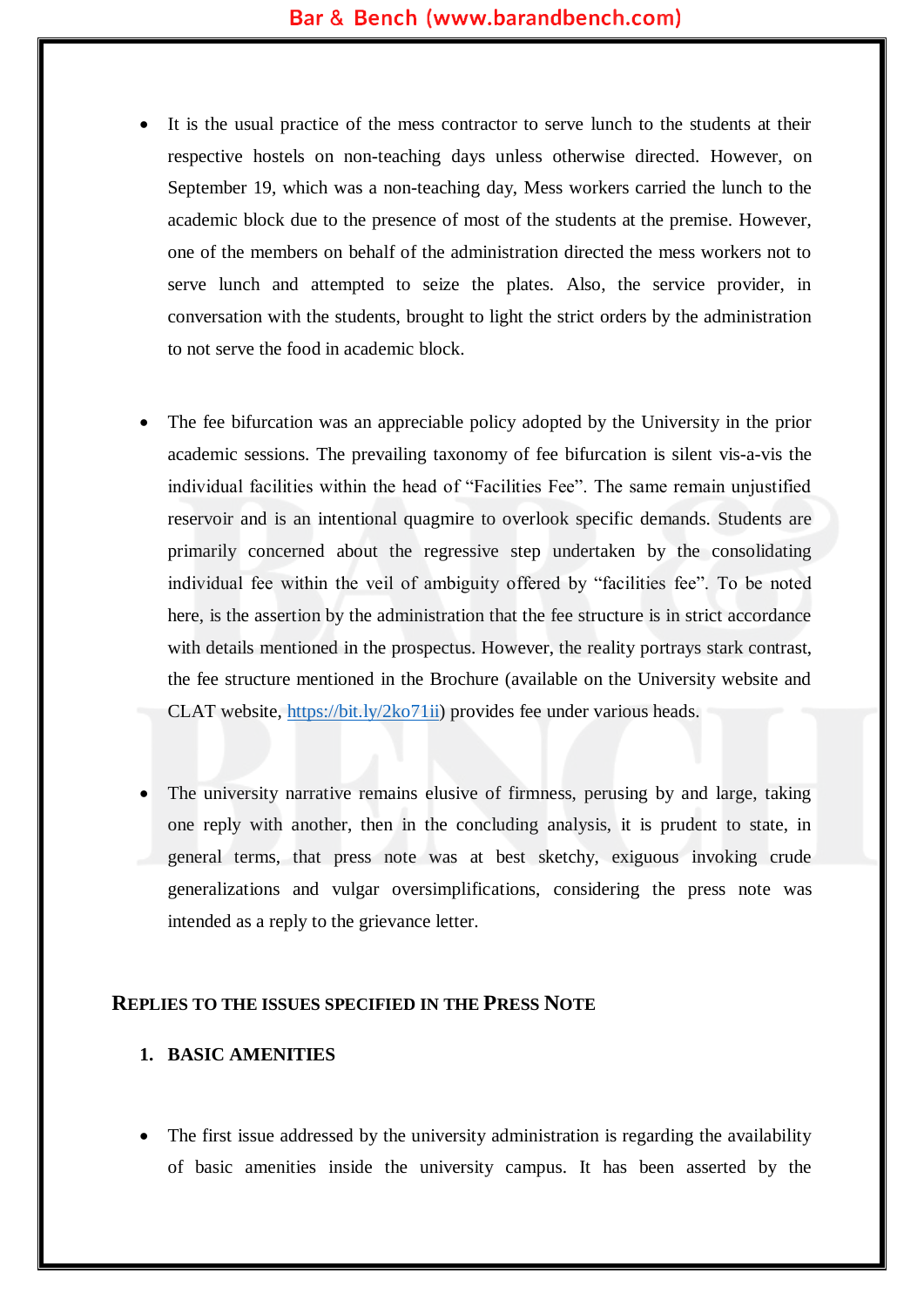administration that most of the basic amenities demanded by the students is meted out by it. However, it is worth emphasizing at the outset that the water purifiers presently installed inside the campus are grossly disproportionate to the number of people availing its benefit (*i.e.* 435 students, excluding the teaching and non-teaching staff). In this regard, we suggest that commercial ROs would be a better alternative. Also, the claim made by the administration regarding the availability of water dispensers on each floor of the academic block is farce.

- Secondly, the washrooms designed, lack quintessential fixtures and remain untended. The Ladies Washroom has no adequate provision for disposal of sanitary napkins leading thereby, to consequential hygiene concerns.
- Subsequently, the prime concern put forth by the student fraternity does not confine itself to on campus facilities but extends predominantly to the inconsistency of the same in hostels. It is pertinent to consider that the overemphasis on the former reflects a devious motivation on part of the administration to eclipse the conspicuous want of latter. Consequently, one is forced unto consider that the press note released on behalf of the University on  $20<sup>th</sup>$  September 2019 reflects apparent disdain for the issue advanced.
- Mindful of the extreme weather conditions and the infrastructure that the students have been- accommodated into, it is of utmost importance to put forth the cardinal concern that the architecture of the buildings is uncanny, whereby certain rooms are devoid of sunlight resulting into breeding of noxious insects as well as fungal growth in and around the premises. Also, clothes and other articles of necessity become breeding ground for such moulds.
- The water purifiers installed inside halls of residence are insufficient and are barely maintained to fulfil the standard requisite. The service file of the same shall be regularly updated and be timely brought to public notice. The hostels are devoid of any common space dedicated for academic and recreational purposes. Further, taking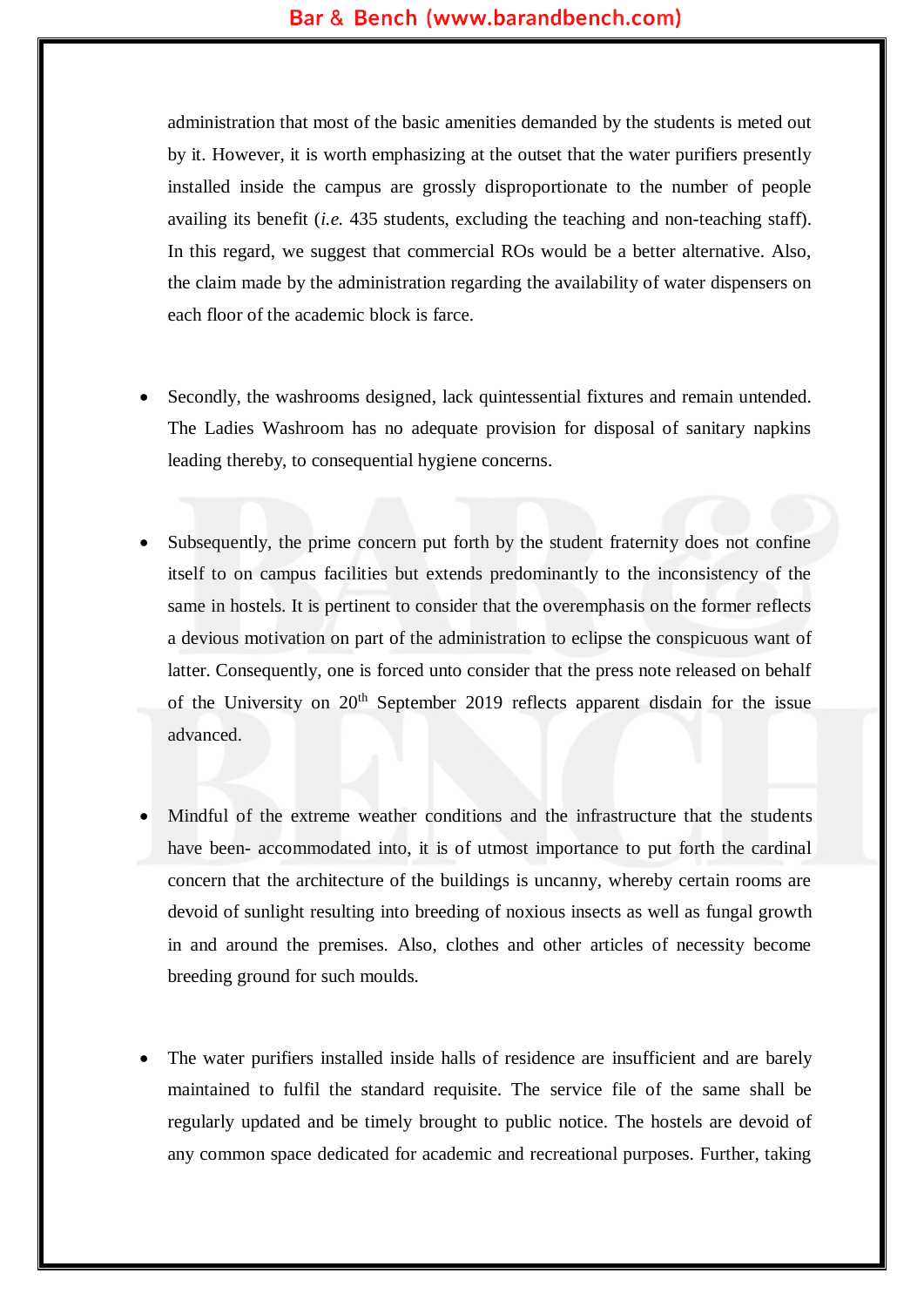into consideration the damp and humid climatic conditions, availability of washing machine stands out to be incontrovertible. Not to overstate the case, it is brought to the notice of persons concerned that even geyser, a desideratum in Shimla, is far to be availed in certain hostel rooms.

 To lay emphasis, the hostels lack adequate arrangements for power backup, in absentia of which the power cuts during examination period render students in a state of helplessness, affecting thereby their academic performance.

## **2. HOSTEL CONSTRUCTION**

- It is imperative upon any Institution, statutorily made Residential, to ensure that the designated Hostels, rented or owned, shall be kept in habitable condition. In our varsity, the premises rented as Hostels are firstly, scattered, secondly, lack requisite amenities (such as hygiene, water supply, constant electricity supply, frequent pest control measures etc.).
- The averments made by the concerned authorities that the University is embryonic and the topography of the region necessitates the grant of adequate time is taken due consideration of. However, it is also highlighted that the available structures, occupied by the Residents shall be inescapably liveable and be not devoid of any basic amenity. Hostels like Dhami Retreat, Sood Hostel, Chandrashekhar – I call for expeditious remedies.
- Further, *ad-seriatum* representations about sordid Residential complexes have been made which brings to light the callous and loath attitude of the Administration towards the students. The Administration's reply in the press note is incidental, whereas the dominant issue pertaining to the Hostels remains unaddressed. The exigency does not have a bearing on the construction of new hostels, but shall remain addressed by shifting the sufferers to a habitable place.

#### **3. WI-FI FACILITIES**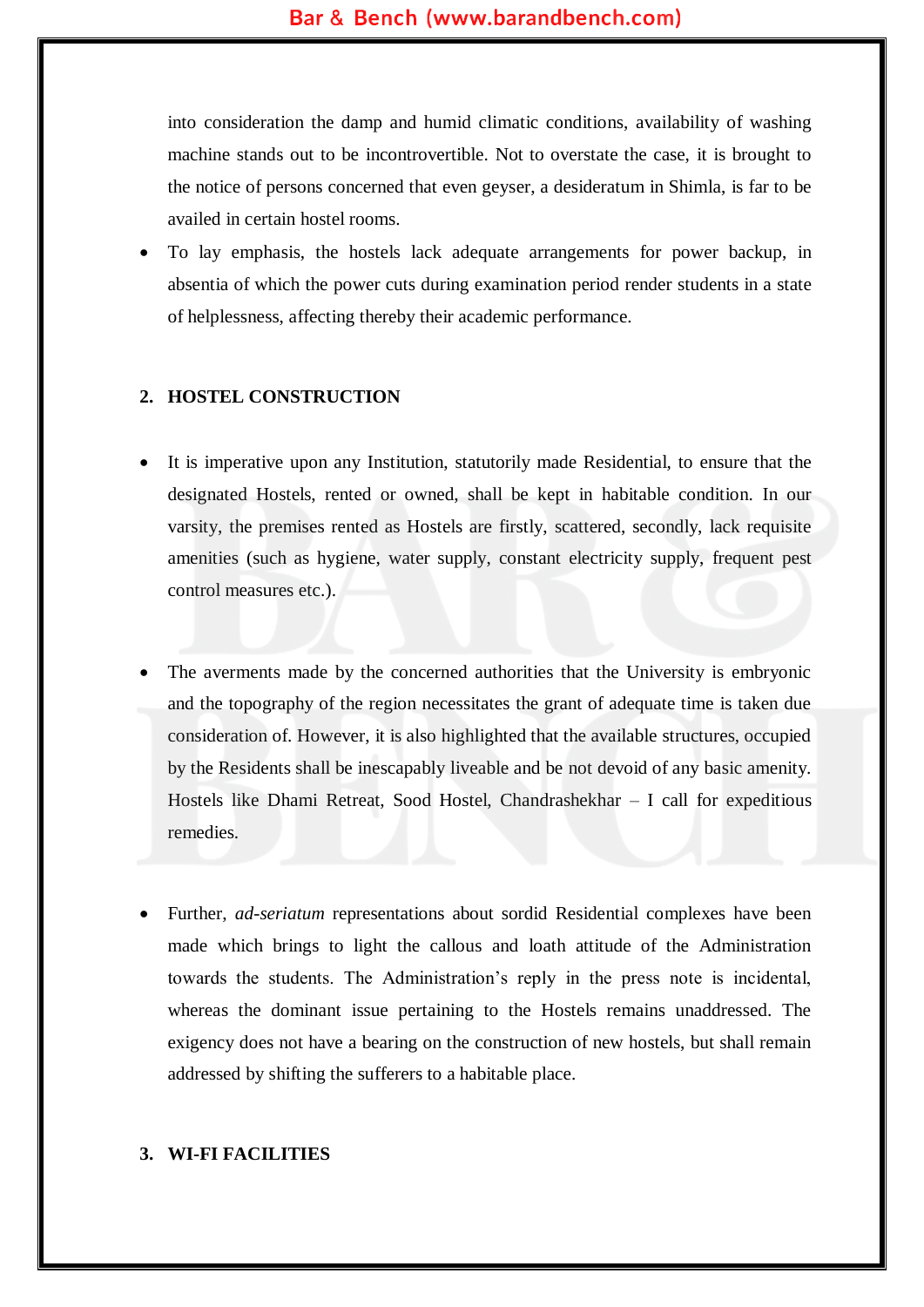The press note released by the University emphasizes vehemently on the ongoing initiatives to provideWireless Fidelity services both in campus and hostels. However, it is seemingly perverse that the authorities, after repeated representations have failed to act upon and resolve the said issue for the last 3 years. Noticeably, the shifting of administrative and academic block does not justify the persistent inconveniences in the service provided in hostel premises. Judicial Academy Hostel was *sans wi-fi* incessantly for three academic sessions. The failure to provide highspeed internet access evinces it to be a mere agnomen.

## **4. LIBRARY TIMINGS**

- Library is a temple for any scholar to achieve par excellence in academics, and formulates a pillar upon which any Educational Institution is built upon. The legal profession, wherein knowledge is unfathomable and swotting ends at horizon, mandates uninterrupted access to the Library.
- The routine academic schedule of any student in the University ends at 5 pm in the evening, inclusive of an hour dedicated to Mentor Mentee Session, introduced under the garb of Bar Council of India norms. The current library timings, as amended recently by the authorities are from 7 am to 6 pm, needs careful scrutiny as the same serves as an impediment which indirectly allows only "an hours" access to the library.
- Reasonable provision such as adequate lighting and security, which categorically underline the onus on administration, may yield a substantial solution for the administration's safety concerns for the students. Moreover, relaxation shall be provided to the students concerned during examination and associated academic engagements.
- The unavailability of transportation facilities post library hours is *ipso facto* reflective of administration's apathy towards student's welfare.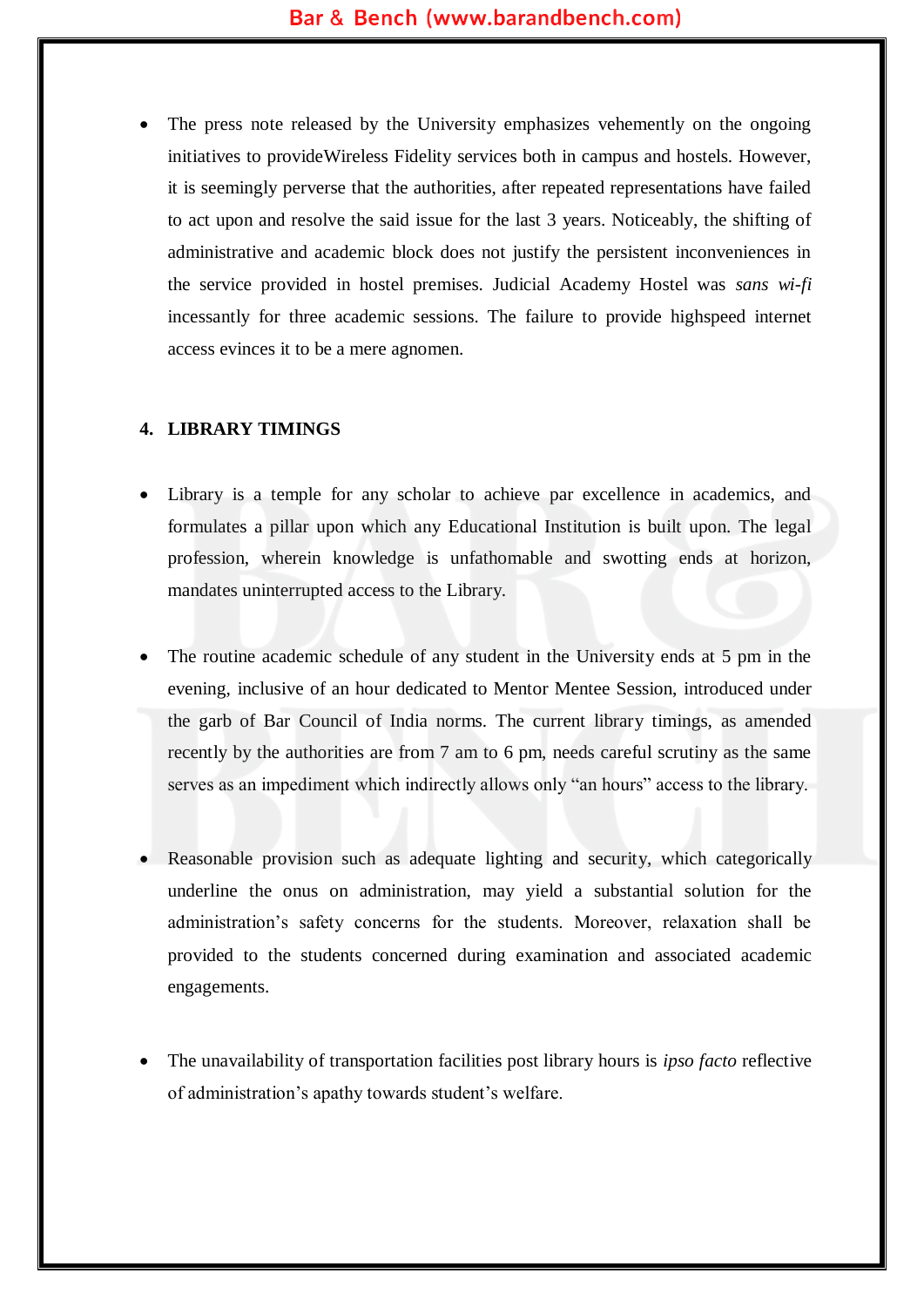#### **5. SPORTS FACILITIES**

 The alleged preparation of open ground for outdoor sports facility casts reasonable apprehension on the veracity of the same as no such proposal has been brought to the notice of the student fraternity. Even, if the same is in pipeline, it is made imperative on part of administration to figure out the possible manner in which the students may avail the alleged facility as the austere academic schedule which engages the students till 5 pm in the evening offers no likelihood of the same. Also, there exists a reasonable leeway to expand the existing indoor sport activities.

#### **6. CURRICULAR AND CO-CURRICULAR ACTIVITIES**

- In reference to claims concerning organization of extensive guest lectures by the administration, it is pertinent to highlight that an address by the Hon'ble Judges in the Orientation Programme of a new batch of students cannot accurately be termed as a guest lecture.
- There is an apparent want of lectures by the Senior Advocates of the Supreme Court and High Courts, Partners/Associates of Law Firms, IAS/IPS Officers, Judicial Officers and Professionals belonging to various Governmental and Non-governmental Organisations. The few sessions or lectures organized date back to the previous academic session. Also there has been no visible development in this area in past 6 months.
- No ADR Workshops/Competitions have taken place till date. One day workshop on Mediation will be the first workshop in this area since the inception of the university. It is being scheduled following the ongoing protest by the students.
- Further, as evident from the official website, the University has not signed any MoU with other Institutes, Universities of national and international importance, resultantly no student or faculty exchange program has taken place so far.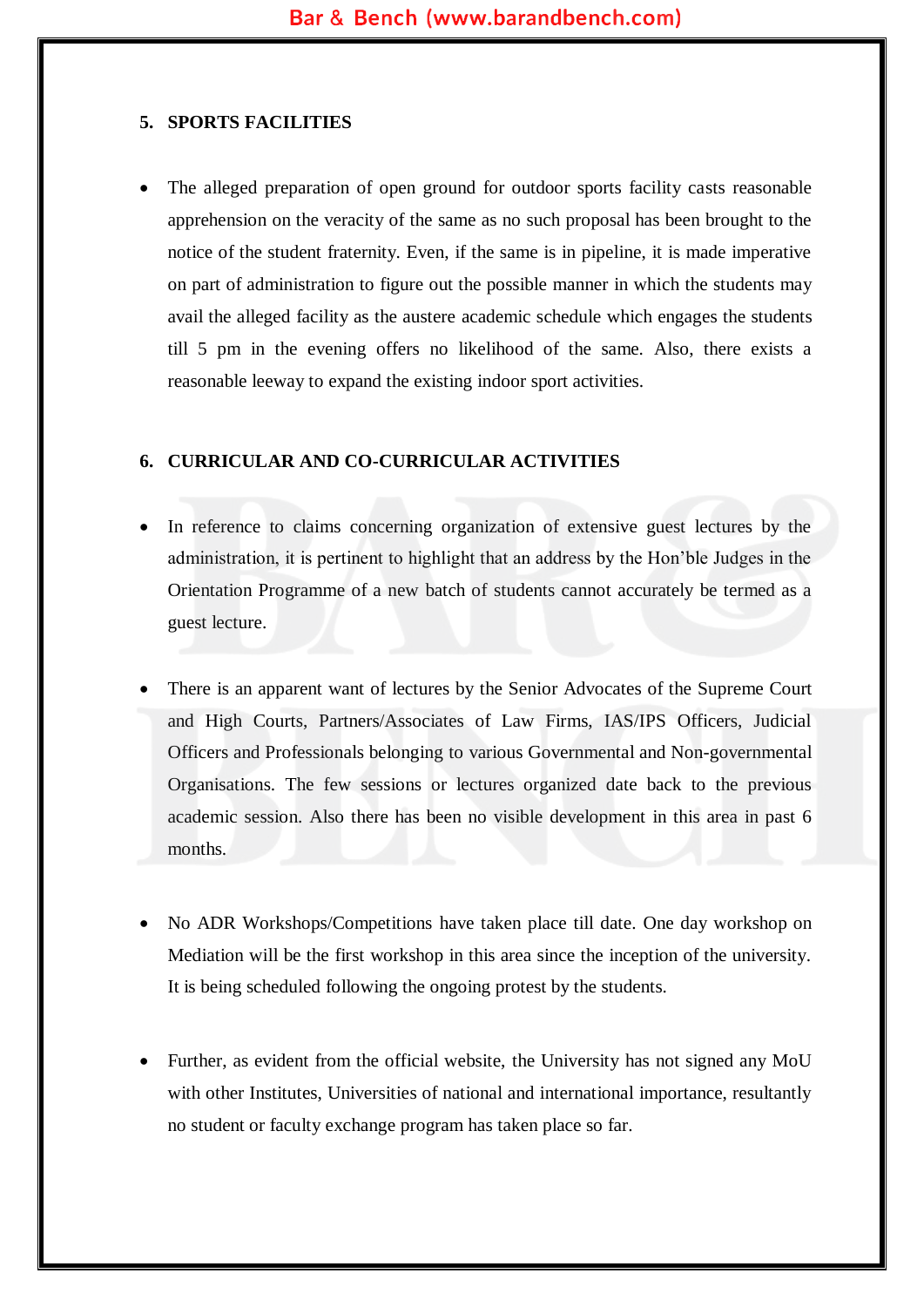- Furthermore, University is functioning without a proper Legal Aid Centre/Room. Legal Aid Camps are not being properly organised. Organising only *Nukkad-Natak* in the name of legal aid camp does not serve the purpose. The university is not actively engaging in the cause.
- Also, the existing infrastructure (academic and administrative blocks) lack ramps for the facilitation of *Divyangs*.
- Low participation of students in various inter-university competitions like Moots, Debates etc. owing to the hostile attitude of the administration is another prominent concern. There is no provision of academic leave with attendance which discourages the students to participate in these competitions. Further, the reimbursement policy concerning the expenses incurred by the students while representing the University in various national competitions *inter alia* moots and sports events is regressive and discouraging. Accommodation and reasonable travel expenses, do not formulate the part of the said policy.

# **7. STUDENT'S REPRESENTATION AT VARIOUS LEVELS OF ACADEMIC ADMINISTRATION**

 The averments made by the University in this regard are superficial and misleading as the committees are predominantly regulated by the faculty members leaving the students voiceless in essence. The committees are devoid of funds and the student members are mere puppets with no substantial say.

#### **8. WARDEN FOR HOSTELS**

 Wardens being an indispensable part of any Hostel premises ensure discipline and well-being of the residents. Therefore, it is incumbent upon the Administrative authorities to appoint sincere and dedicated staff as Warden.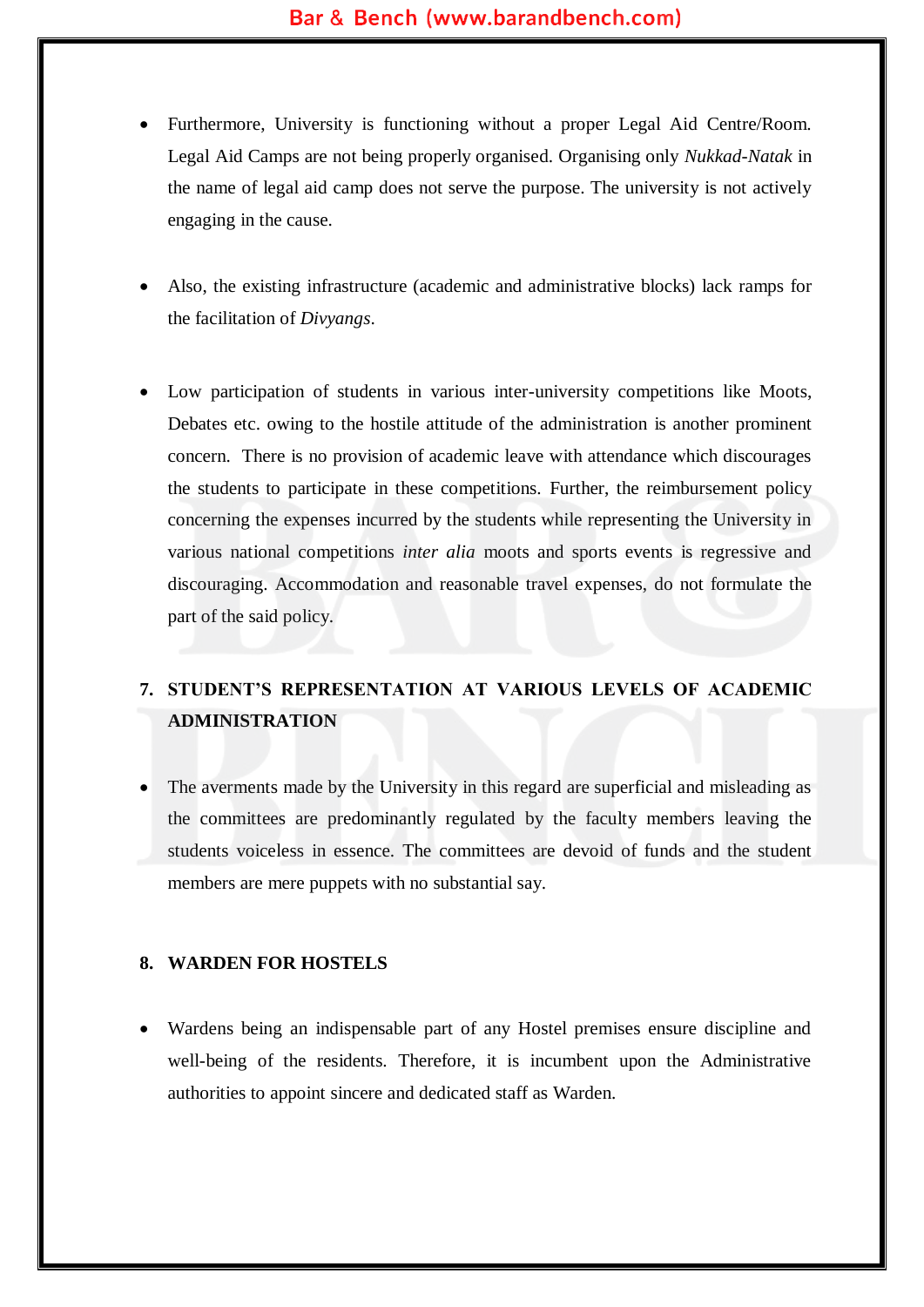To the contrary, it is observed that faculty members have been accorded the task of regulating and maintaining the hostels, who are already under humungous burden of performing academic and administrative spadework. Therefore, the essential duties to be performed in any hostel cannot be taken due care of by the appointed Wardens, which results in neglect of welfare of the Residents.

#### **9. ATTENDANCE POLICY**

- The attendance rule that our university has been following is not only draconian but also obsolete in nature. Minimum criteria of 75% of attendance is a legitimate clause but the marking mechanism which awards marks to students who get a higher percentage of attendance than the minimum required standard of 75% is the issue at hand here, which needs to be carefully scrutinize as it is not only forcing students to come every day to the University but is also sacking them from taking leave even within those permissible limit of 25% in the form of marks that one may score in each subject. This rule is indirectly making 100% attendance compulsory for each student and also penalizing them if they fail to maintain to these standards.
- Although the Administration has acknowledged the Genuity of the tenable demand of students and has assured its cognizance in the coming academic council meeting, the students herein beseech a written and authoritative assurance for the same.

## **10. MESS FACILITY**

- The predominant rationale for introducing the mess facility in any Educational Institution is to relieve the student fraternity of augmenting their food expenditure. However, the incessant increment in *per capita* monthly expenditure, *ceteris paribus* betrays the very premise of its genesis.
- Hygiene being the *condicio sine qua non* for any mess facility, demands compliance with the statutory norms of FSSAI. Frequent stomach aches and food poisoning complaints by the students led to Recurrent requests by the Hospital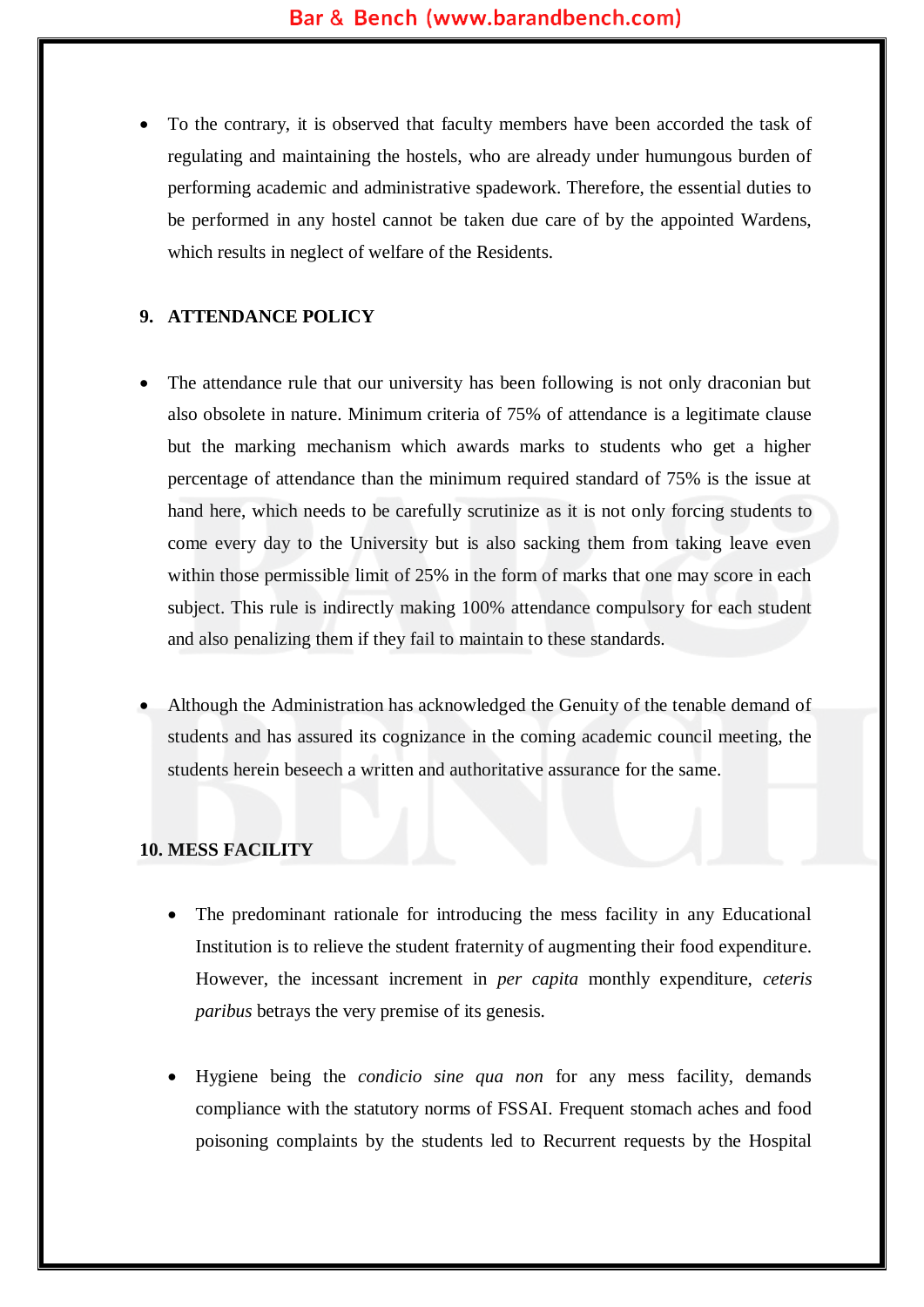Doctors (Dhami Hospital) to inspect the Food quality and get the same certified by a Food Inspector. Howbeit, the authorities spurned the tenable implorations.

- Perusing the tender floated by the authorities inviting mess contracts, discrepancies are unearthed reflecting *mala fide* intentions [\(https://bit.ly/2kVdz8s\)](https://bit.ly/2kVdz8s).The accustomed process of soliciting tenders inculcates the invitation of Technical and Financial Bid in sealed covers. The applications were not invited in sealed covers which is malicious abuse of the process. It gave upper hand to the current mess contractor as he could have the prior information about the bidding price of other contenders. Re-winning of the mess contract by the current mess contractor casts reasonable doubt on the impartiality of the university administration.
- The notice did not mention standard process of such tenders i.e. (I) Technical bid (II) Financial bid. There was no proper application form attached with the notice. **However, the tender notice for University Canteen mentions that the Applications/Tenders are to be submitted in sealed covers. It also mentions all the standard processes.** [\(https://bit.ly/2m71WLJ\)](https://bit.ly/2m71WLJ) This shows that the university intends to observe standard and fair process while selecting a Contractor for Canteen but it did not observe same process while selecting mess contractor.
- There were neither any student representation during finalisation of the contract nor is the contract published by the university. The mess menu is decided by the university and the mess contractor. Students had never been a say in deciding the mess menu.

#### **11. MEDICAL FACILITIES**

The explicit mention of "provision for purchasing of an ambulance is in the pipeline" is *prima facie* delusive and is an attempt to veil itself from liability that arises on the failure to provide for adequate medical facility. The university administration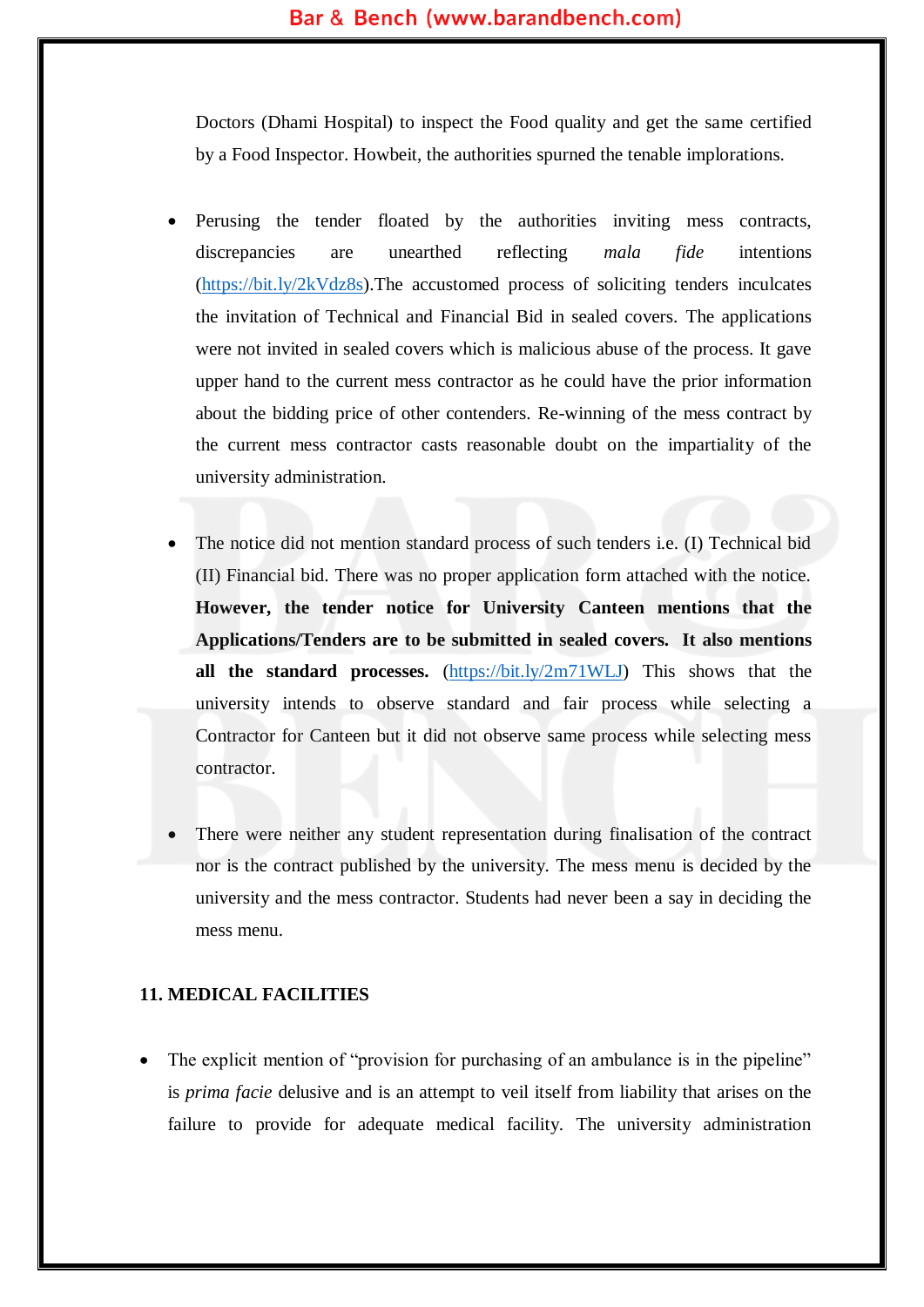procured "**Bolero**" as a designated ambulance, which however serves ancillary purposes, other than rendering the primary service for which the same was obtained.

- The fact asserted via press note that the students are toted to the Dhami Government Hospital (6 kms. Away from the University campus) is *ipso facto* witness that the campus is devoid of any permanent appointed Doctor. The **UGC guidelines on safety of students on and off campus of Higher Educational Institutions** in explicit terms mandates the deployment of medical facilities in the campus and further directs for procuring of at least one ambulance for attending to any emergency situations.
- Further, it is pivotal to bring to light the shortcomings of the nearest Dhami Hospital which is only competent to tackle with minor diseases and stocks limited medicines. Furthermore, Indira Gandhi Medical College, a reputed Hospital in Shimla is resorted to rarely. Even if the authorities opt to refer exceptional cases to the hospital in Shimla, the strenuous channel through which the cases are approved to be referred often leads to complications wherein every second counts.

# **ISSUES LEFT UNADDRESSED IN THE PRESS NOTE**

# **1. CREATION OF A DEMOCRATICALLY ELECTED STUDENT BODY ASSOCIATION**

 Guideline 7 of the UGC Guidelines for Students' Entitlement, which is mandatory for Universities, states that:

*"The students are entitled to form associations and unions, directly electing their representatives to Students' Unions and having their representatives on the college/university decision making bodies including internal quality assessment, grievance committees, Gender Sensitisation Committees against Sexual Harassment and the Academic/Executive council. University/colleges shall evolve mechanisms for adequate consultations with students' representatives before taking any major decision affecting the students."*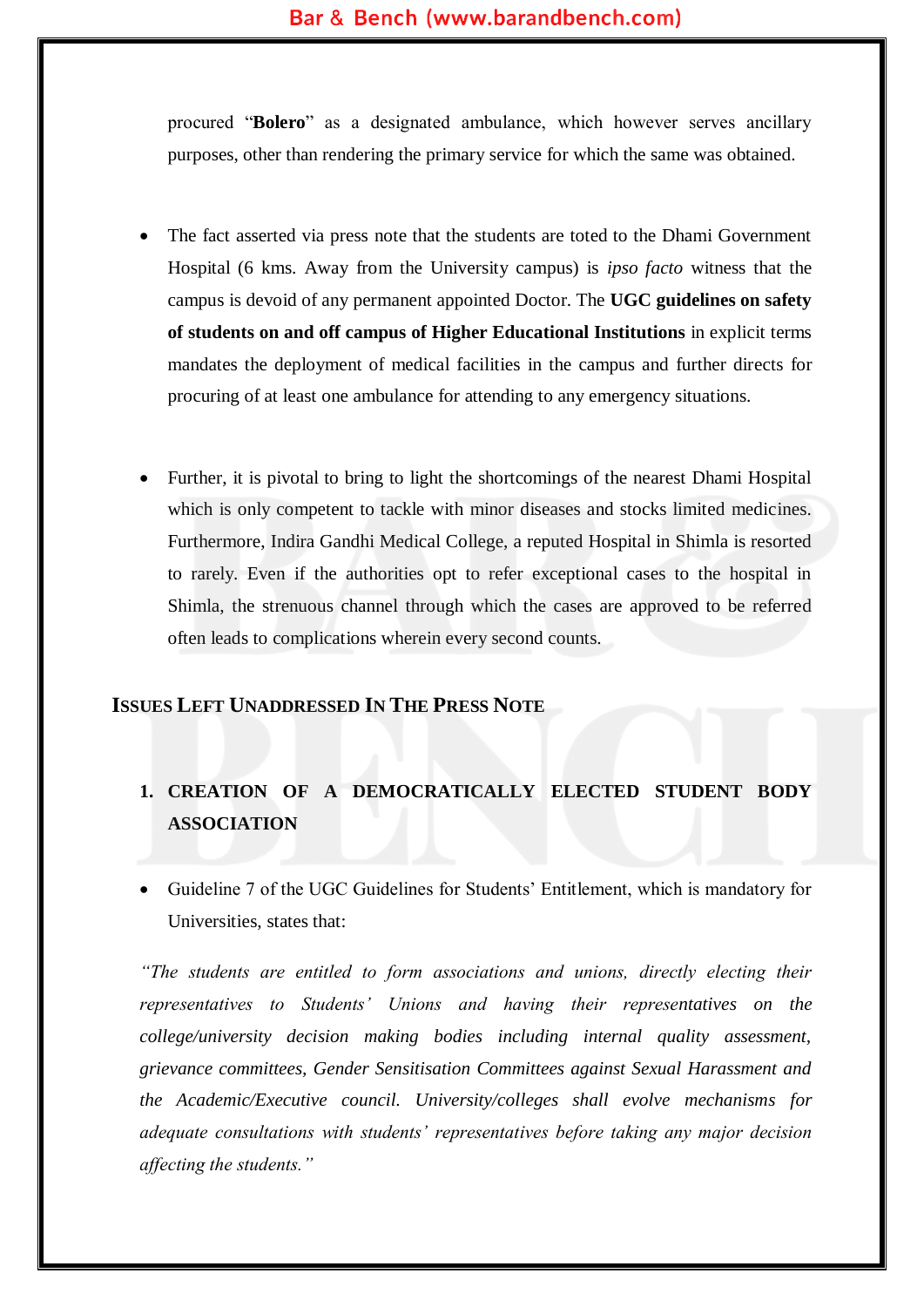- The need for an elected student body has further been reaffirmed by the Supreme Court of India in the case of *University of Kerala* v. *Council of Principals of Colleges, Kerala & ors*. [(2011) 14 SCC 357]. The Court in this case held that the recommendations of the Lyngdoh Committee Report of 2005 should be followed in all Universities/Colleges in the country.
- Paragraph 6.1.4 of the Lyngdoh Committee Order, 2005 states that "subject to the recommendations in respect of the possible models of elections, all institutions must, over a period of 5 years, convert from the nomination model to a structured election model." In light of this, the Student Community requests that the university through an "office order" mandate the formation of a Constituent Assembly ("Assembly") to undertake the preparation and drafting of a Constitution for the Student Body, along with its powers and procedure (the same has been elaborated upon hereunder).
- On simple perusal of section 29 of the HPNLU Act, 2016 it is very evident that the section is inserted with a view to incorporate any committee and ad hoc committee and empowers Executive Council to constitute the same as it thinks fit. The proposed student body association can be incorporated under this section of HPNLU Act, 2016 by the Executive Council for the proper functioning of the University's day to day affairs.
- There are various NLUs, which have their Student Body Associations and are functioning very well and efficiently such as NLUO, Cuttack, RMLNLU, Lucknow, NUJS, Kolkata, NLSIU, Bangalore, NUSRL, Ranchi and many others.
- Therefore, we deem this demand to be reasonable and hence the authorities must provide us with the utmost appropriate solution for the same.

#### **2. TRANSPARENCY IN ADMINISTRATIVE FUNCTIONING**

 Since NLUs are a 'Public Authority', they are under a statutory mandate to make public various documents and details pertaining to their functioning (As specified u/s 4(1)(b), RTI Act, 2005). The administration of the university is therefore, under a duty to provide all the Acts, Contracts, Rules, Regulations, Account details etc on the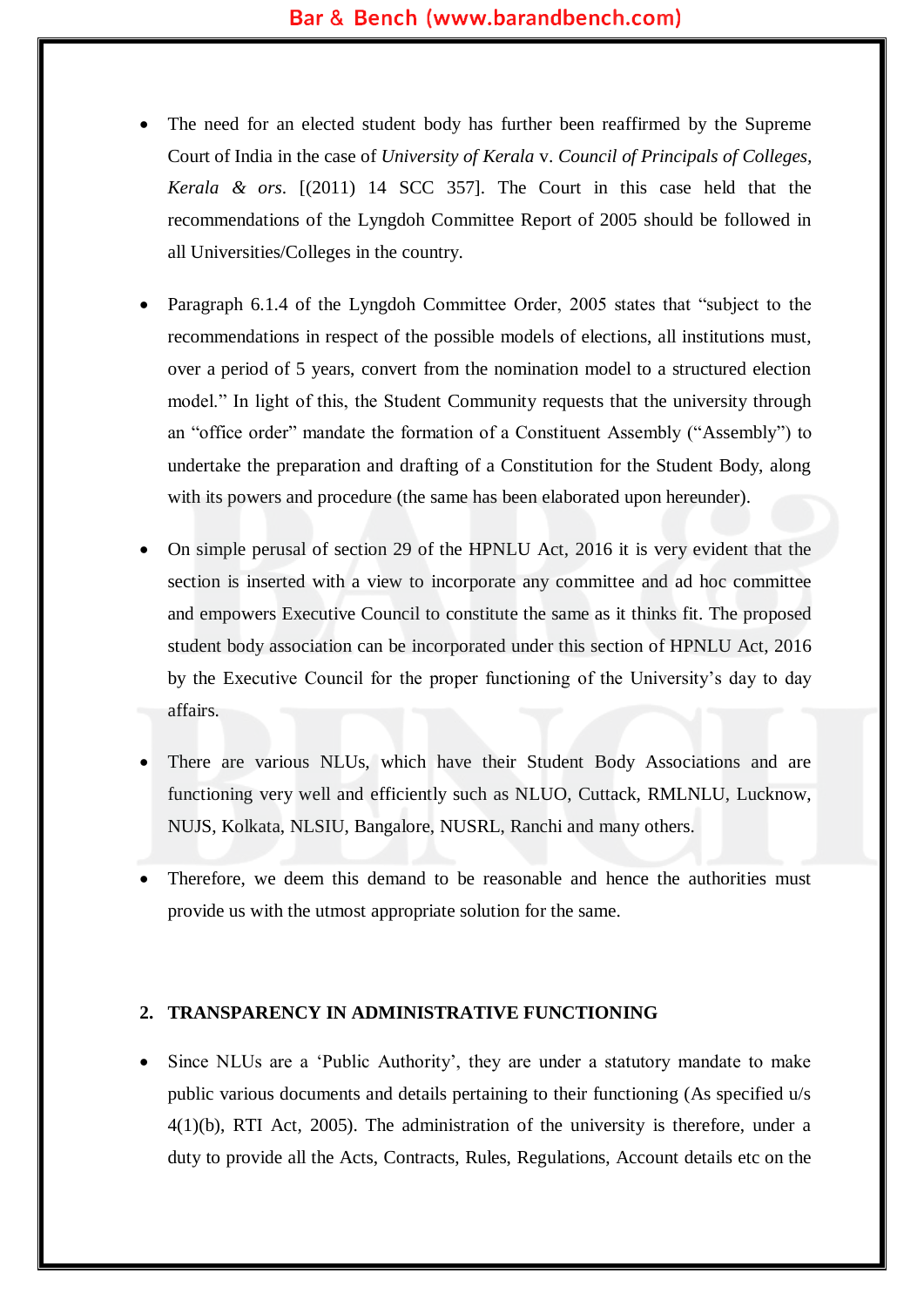university's website as the students pay a fee for availing services provided by the university, directly or otherwise.

#### OBJECTIVE OF RTI:

An Act to provide for setting out the practical regime of right to information for citizens to secure access to information under the control of public authorities, in order to promote transparency and accountability in the working of every public authority, the constitution of a Central Information Commission and State Information Commissions and for matters connected therewith or incidental thereto.

We also request you to direct the concerned authorities to publish the following details on the university website as per Section  $4(1)(b)$  of Right to Information Act, 2005:

- i. a statement of the boards, councils, committees and other bodies consisting of two or more persons constituted as its part or for the purpose of its advice, and as to whether meetings of those boards; councils, committees and other bodies are open to the public, or the minutes of such meetings are accessible for public;
- ii. the monthly remuneration received by each of its officers and employees, including the system of compensation as provided in its regulations;
- iii. the budget allocated to each of its agency, indicating the particulars of all plans, proposed expenditures and reports on disbursements made;
- iv. details in respect of the information, available to or held by it, reduced in an electronic form;
- v. the names, designations and other particulars of the Public Information Officers;

Further in *Nishchal Goyal* **v.** *University of Delhi* (2018) the Central Information Commission has interpreted Section 4(2) of the RTI Act as follows:

Section 4(2), mandates every public authority to provide as much information *suomoto* to the public at regular intervals through various means of communications, including the Internet, so that the public need not resort to the use of RTI Act.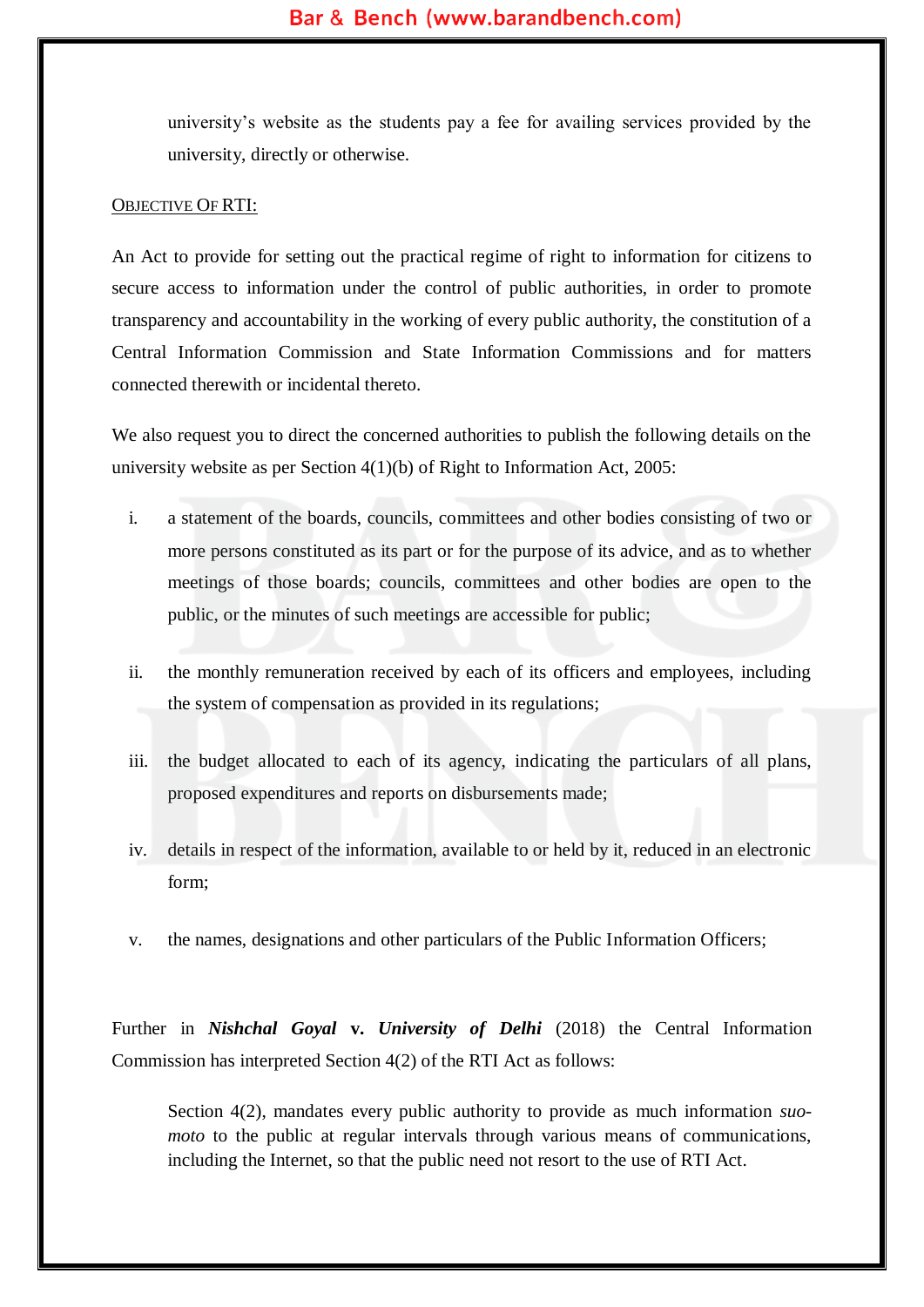- Further the Registrar of the university by virtue of section  $32(2)(a)$  of the HPNLU act 2016, is under an obligation that:
- The Registrar shall- (a) be ex-officio Secretary of all the authorities, committees and other bodies of the University and shall be responsible for circulation of notices and agenda of all the meetings. He shall note and maintain the minutes of the meetings;
- Also, as per the provision 8 of the UGC Entitlement guidelines, every college/university must disclose minutes of the meetings of bodies like Academic/Executive council, sources of income and the financial situation and any other information about its functioning necessary for a student to make a fully informed choice.
- Thereby, under the aforementioned provisions of the RTI Act, 2005 and UGC guidelines, the University being a Public Authority is further under an obligation to provided information Suo-motu as per the above cited judgement pertaining to minutes of meetings of the meetings of Executive Council, Academic Council, Finance Council and Samadhan Committee of the institution as well as other details such as a statement of the boards, councils, committees and other bodies all the issues pertaining to tenders by the University and all the Audit Reports (if any conducted till date); monthly remuneration received by each of its officers and employees; budget allocated to each such body.
- Moreover, HPNLU Halls and Hostel Rules, Examination Rules etc. must necessarily be uploaded on the university website. Lastly, the University should prepare an Annual Report of each year to enable a greater transparency.
- Tender floated shall also be brought to public notice.
- Students should also have access to the scrutinized answer scripts both after the mid semester and end semester.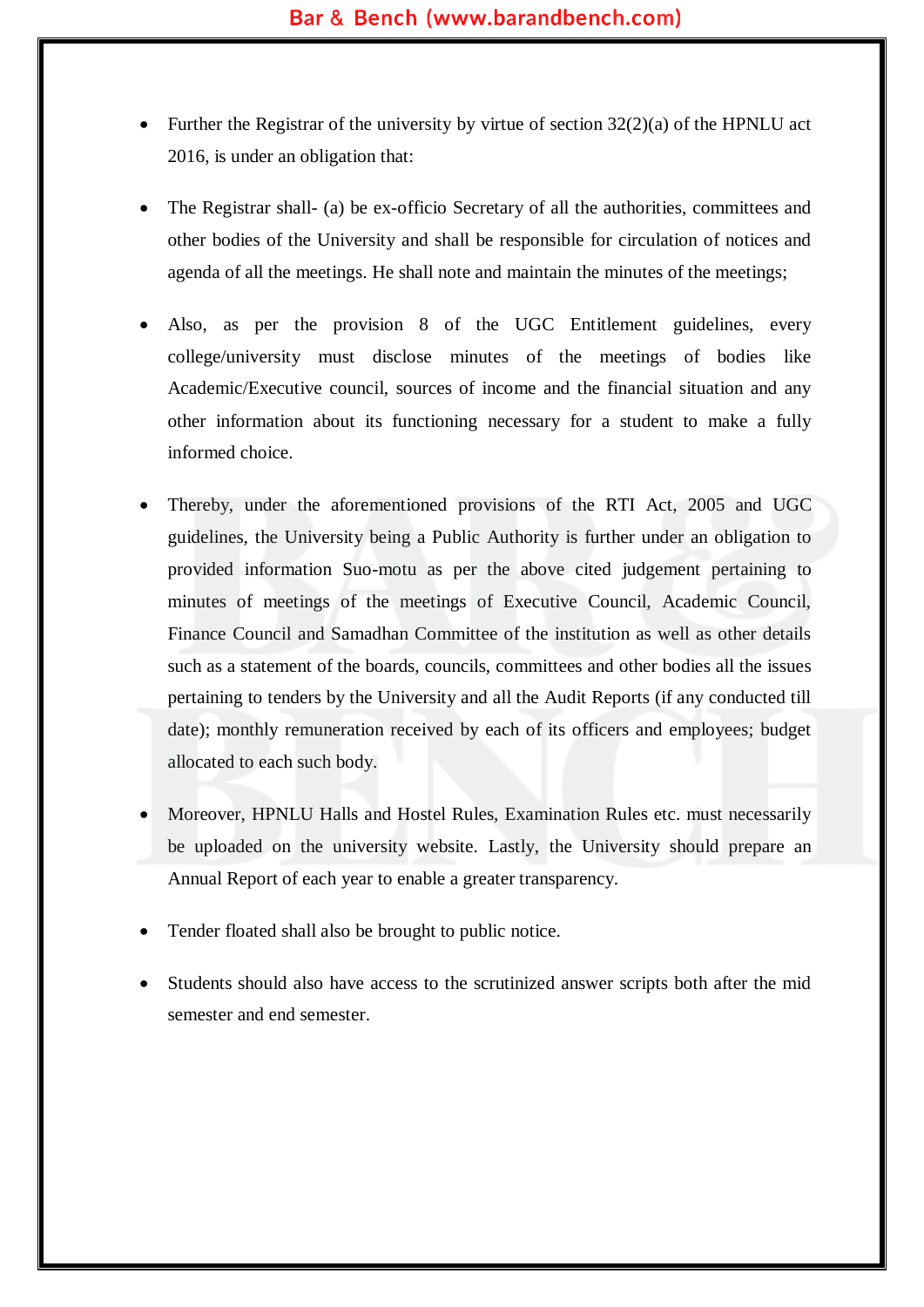# **3. DENIAL OF SCHOLARSHIP: GROSS NEGLIGENCE BY ADMINISTRATION**

- It is brought to the kind notice of the persons concerned that the University Administration failed to exercise due care while addressing an issue of utmost importance *vis-a-vis* the grant of Scholarships to the students eligible to avail the same by their respective State Governments. University's negligence is brought to light by stating the fact that the competent authority was not provided with adequate infrastructure to undertake the process. Henceforth, the delayed process highlights the reckless and callous attitude of the Registrar of the University and demands due compensation to be awarded to the affected students.
- Therefore, we deem this demand to be reasonable and hence the authorities must provide us with the utmost appropriate solution for the same.

#### **4. TEACHING REFORMS**

- As per the provision 2.7 of the UGC Entitlement guidelines, the students are entitled to give regular feedback on the quality of teaching, students services and institutional infrastructure. The college/university shall establish mechanisms for seeking this feedback regularly and taking student feedback into account for review and improvement.
- The students have been submitting such forms for the last two years yet no fruitful result have noticed till date. In light of the foregoing, we submit that this mechanism is not being complied with by the University in its fullest.
- The academic framework of the University offers Optional papers to students but in essence no such option can be exercised as the list is exhaustive of the total number of such papers deemed to be studied.
- No Extra Credit Courses are offered either by the University or the outside experts from the academia. Faculty-exchange programs are also absent.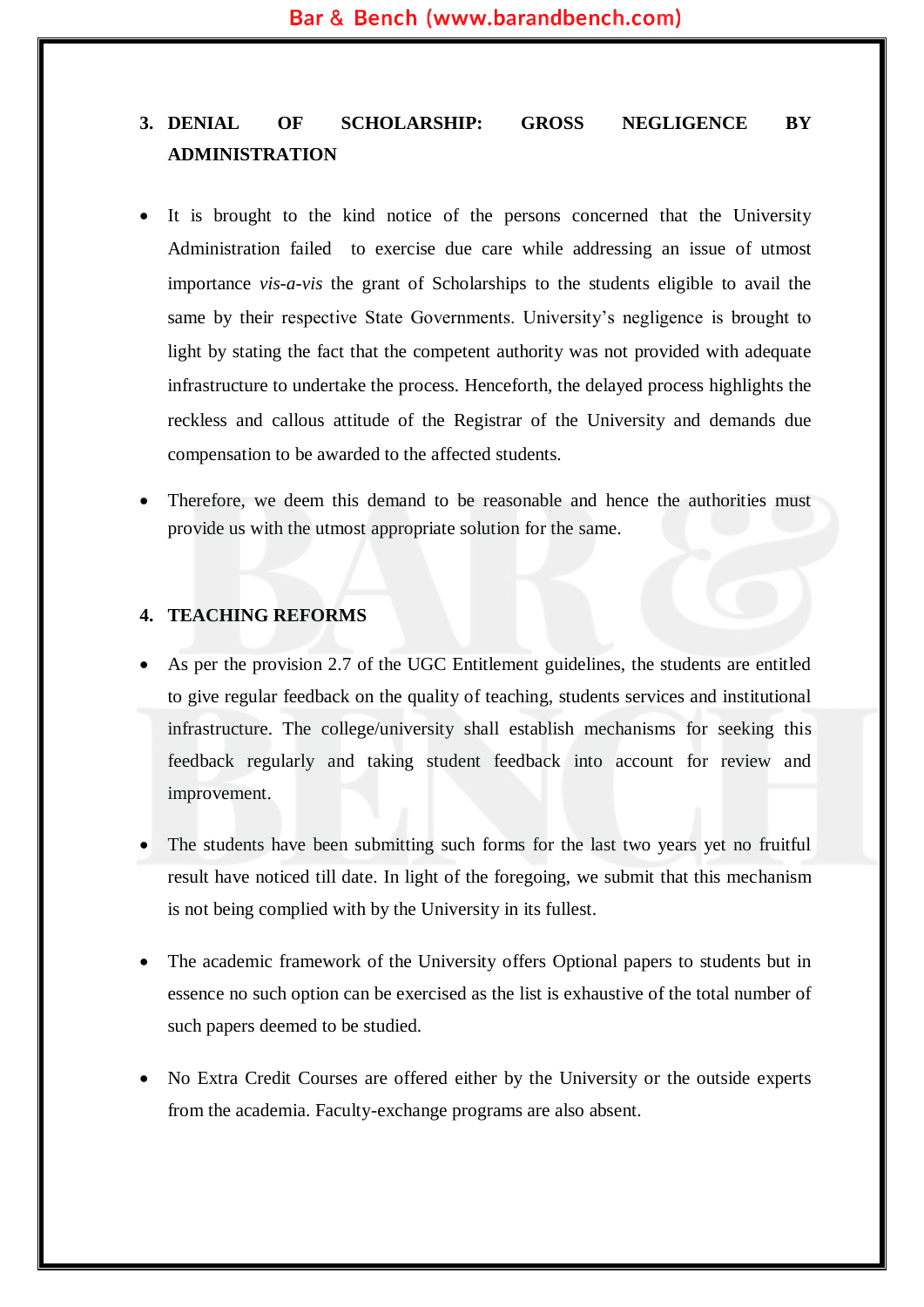- Laying no emphasis on the area of expertise, non-law faculties are assigned law courses.
- No provision for smart class-rooms.

#### **5. INTERNSHIP AND PLACEMENT**

 The University has established a Internship and Placement Committee with the aim of providing exposure to the students of the practicalities of law. Internships may be undertaken in lawyers' chambers, courts, corporate establishment, etc. However, till date the committee has failed to provide any internship to students and also to formulate a concrete criterion for selecting students for internship and placements.

## **6. TRAVELLING CONVEYANCE**

#### **University Bus:**

It is submitted that at the time of inception of the University in 2016, only one University Bus was made available which was adequate for a batch of 53 students. Now that the strength on the university is approximately 400, the number of buses has remained the same, *i.e.*, one. This has caused utter inconvenience for the students as they are made to stand in the overcrowded bus in this tough terrain.

#### **Traveler for Shimla Residents:**

The University has hired only one Traveler with the capacity of 16 including the driver and the conductor for the compliance of more than 20 students to and from Shimla causing serious inconvenience to them.

#### **7. FINANCE FOR VARIOUS SOCIETIES.**

 Currently, the university is housing various societies, *inter alia*, the Moot Court society, *Paricharcha*, the Debating society, Sports Committee. All such societies are